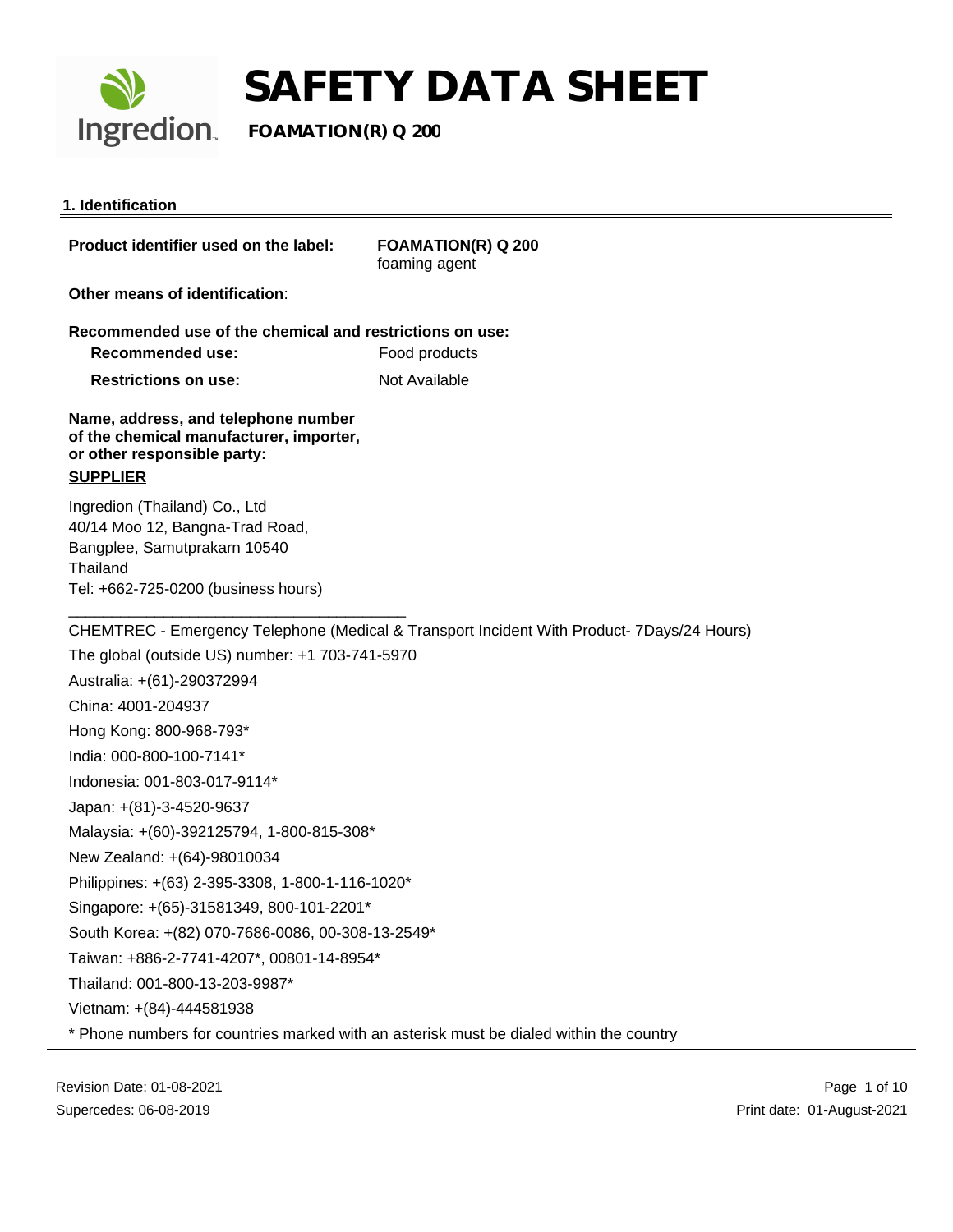

SDS Requests and general information, please contact Local Customer Service: See phone numbers in Section 16

### **2. Hazard(s) identification**

**Classification of the chemical in accordance with the Hazard Classification and Communication System of Hazardous Substances B.E. 2555 (2012):**

| <b>GHS Hazard</b><br>Symbols:     |                                                                                                                                     |
|-----------------------------------|-------------------------------------------------------------------------------------------------------------------------------------|
| <b>GHS Classification:</b>        | Serious Eye Damage/Eye Irritation Category 2A<br>Specific Target Organ Systemic Toxicity (STOT) - Single Exposure<br>Category 3     |
| <b>Signal Word:</b>               | Warning                                                                                                                             |
| <b>Hazard Statements:</b>         | Causes serious eye irritation.                                                                                                      |
|                                   | May cause respiratory irritation.                                                                                                   |
| <b>Precautionary Statements:</b>  |                                                                                                                                     |
| <b>Prevention:</b>                | Avoid breathing dust/fume/gas/mist/vapors/spray.                                                                                    |
|                                   | Wash thoroughly after handling.                                                                                                     |
|                                   | Use only outdoors or in a well-ventilated area.                                                                                     |
|                                   | Wear protective gloves/protective clothing/eye protection/face protection.                                                          |
| <b>Response:</b>                  | If inhaled: Remove person to fresh air and keep comfortable for breathing.                                                          |
|                                   | If in eyes: Rinse cautiously with water for several minutes. Remove<br>contact lenses, if present and easy to do. Continue rinsing. |
|                                   | Call a POISON CENTER or doctor/physician if you feel unwell.                                                                        |
|                                   | If eye irritation persists: Get medical advice/attention.                                                                           |
| Storage:                          | Store in a well-ventilated place. Keep container tightly closed.                                                                    |
|                                   | Store locked up.                                                                                                                    |
| Disposal:                         | Dispose of contents/container in accordance with<br>local/regional/national/international regulation for hazardous wastes.          |
| Hazards not otherwise classified: | None known.                                                                                                                         |

### **3. Composition/information on ingredients**

| $n_{\rm hom}$<br><b>Name</b> | ommon name and<br>н | <br>$\overline{\phantom{a}}$<br>≛ ∗<br>$ -$ | $\%$ |
|------------------------------|---------------------|---------------------------------------------|------|
|------------------------------|---------------------|---------------------------------------------|------|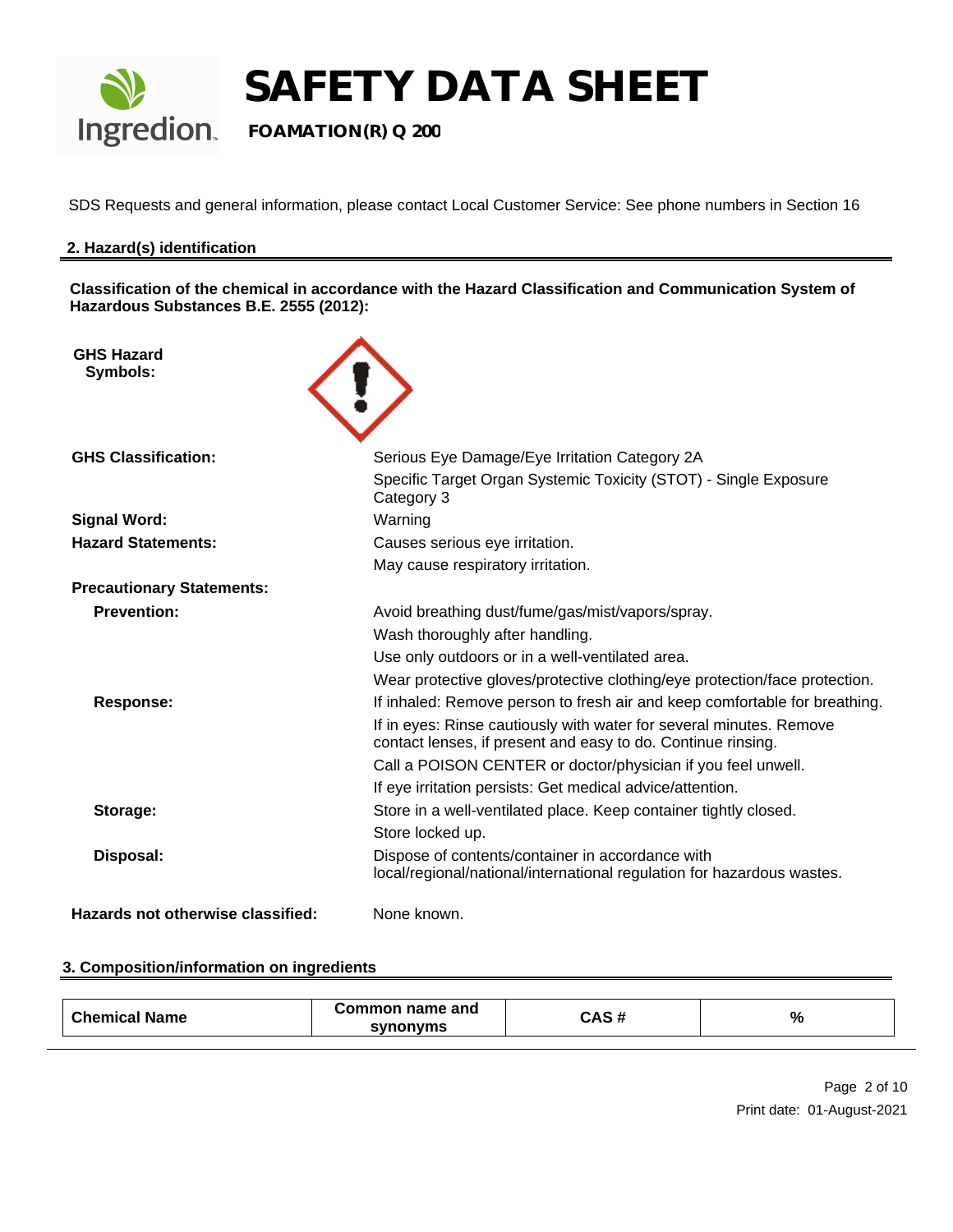

| <br>-<br>۰^۰<br>.<br>$\overline{\phantom{a}}$ | мı<br>_____ |  |
|-----------------------------------------------|-------------|--|

### **4. First-aid measures**

**Description of necessary measures, subdivided according to the different routes of exposure, i.e., inhalation, skin and eye contact, and ingestion:** 

| Inhalation:                                                                                 | First aid is not normally required.                                                                               |
|---------------------------------------------------------------------------------------------|-------------------------------------------------------------------------------------------------------------------|
| <b>Eye Contact:</b>                                                                         | Immediately irrigate with eyewash solution or clean water, holding the<br>eyelids apart, for at least 10 minutes. |
| <b>Skin Contact:</b>                                                                        | Wash immediately with water. If symptoms develop, obtain medical<br>attention.                                    |
| Ingestion:                                                                                  | None required.                                                                                                    |
| Most important symptoms/effects,<br>acute and delayed:                                      | May cause respiratory irritation. Causes serious eye irritation.                                                  |
| Indication of immediate medical<br>attention and special treatment<br>needed, if necessary: | Call a poison center/doctorif you feel unwell.                                                                    |

### **5. Fire-fighting measures**

### **Suitable (and unsuitable) extinguishing media:**

| Suitable extinguishing media:                                                     | Not Applicable                                                                                                                                      |
|-----------------------------------------------------------------------------------|-----------------------------------------------------------------------------------------------------------------------------------------------------|
| Unsuitable extinguishing media:                                                   | None known.                                                                                                                                         |
| Specific hazards arising from the<br>chemical:                                    | Non-combustible.                                                                                                                                    |
| <b>Hazardous combustion products:</b>                                             | This product does not undergo spontaneous decomposition. Typical<br>combustion products are carbon monoxide, carbon dioxide, nitrogen and<br>water. |
| Special protective equipment and<br>precautions for fire-fighters:                | Do not enter fire area without proper protection including self-contained<br>breathing apparatus and full protective equipment.                     |
| 6. Accidental release measures                                                    |                                                                                                                                                     |
| <b>Personal precautions, protective</b><br>equipment and emergency<br>procedures: | Use personal protective equipment as required.                                                                                                      |
| <b>Methods and materials for</b>                                                  | Absorb spillages onto sand, earth or any suitable absorbent material.                                                                               |
|                                                                                   |                                                                                                                                                     |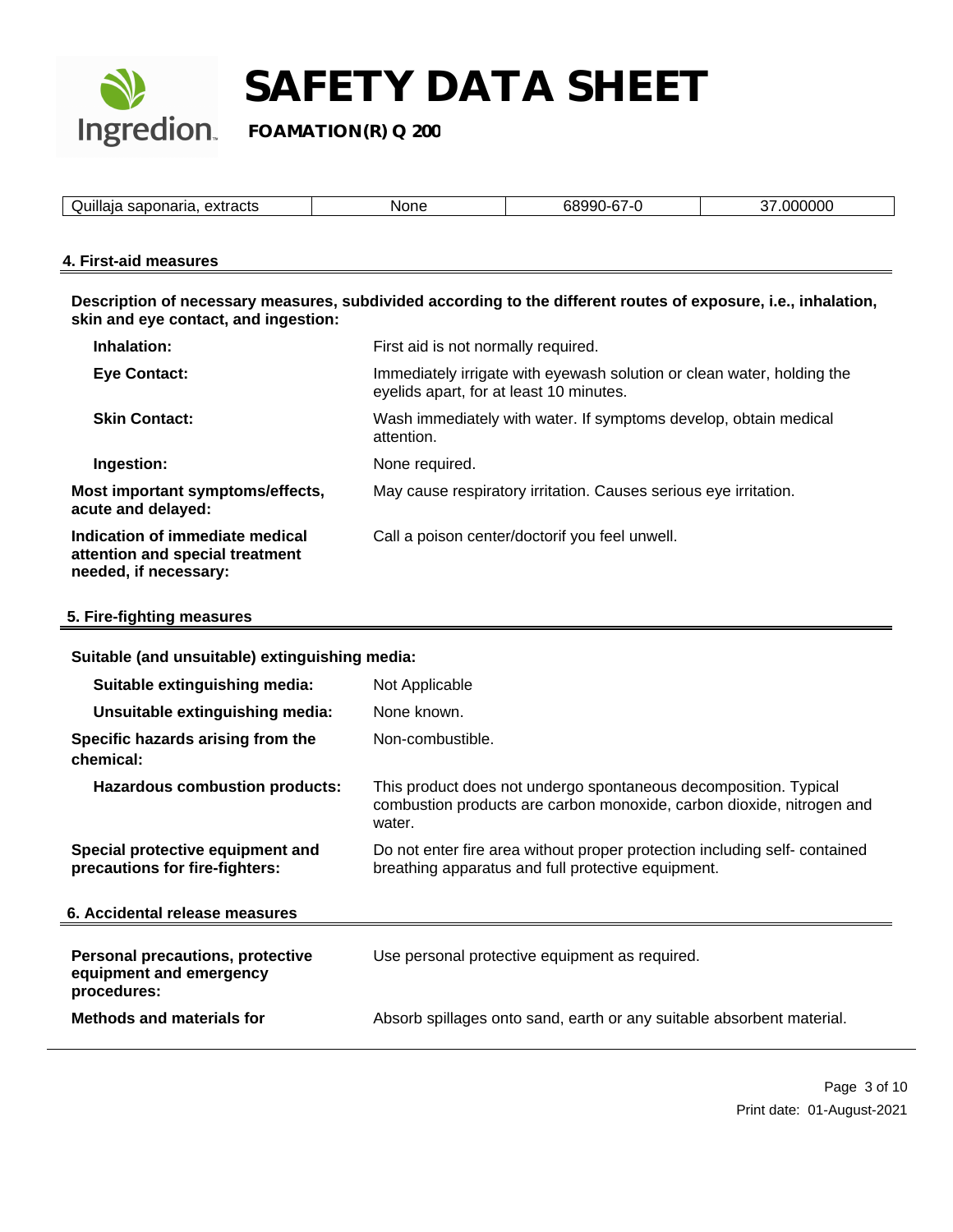

**Ingredion** FOAMATION(R) Q 200

**containment and cleaning up:** Wash the spillage area with water. Washings must be prevented from entering surface water drains. Disposal should be in accordance with local, state or national legislation. **7. Handling and storage Precautions for safe handling:** Normal precautions for handling chemicals are applicable. **Conditions for safe storage, including any incompatibilities: Safe storage conditions:** Store under ambient temperatures, once opened it is recommended to store under refrigeration. Protect from freezing. **Special Sensitivity:** Not available **Sensitivity to Static Electricity:** No **Materials to Avoid/Chemical Incompatibility:** None known

### **8. Exposure controls/personal protection**

**OSHA permissible exposure limit (PEL), American Conference of Governmental Industrial Hygienists (ACGIH) Threshold Limit Value (TLV), and any other exposure limit used or recommended by the chemical manufacturer, importer, or employer preparing the safety:**

| <b>Chemical component</b> | <b>Thailand Exposure</b><br>Limits (TWAs) | <b>Thailand - Occupational</b><br><b>Exposure Limits -</b><br>STEL's | Thailand Exposure Limits<br>(CEILs) |
|---------------------------|-------------------------------------------|----------------------------------------------------------------------|-------------------------------------|
| Not listed.               |                                           |                                                                      |                                     |

| No data available |
|-------------------|
|                   |

### **Individual protection measures, such as personal protective equipment:**

| <b>Respiratory Protection:</b>     | Avoid breathing dust/fume/gas/mist/vapors/spray.                           |
|------------------------------------|----------------------------------------------------------------------------|
| <b>Respirator Type(s):</b>         | None required under normal handling conditions.                            |
| Eye protection:                    | Chemical safety glasses.                                                   |
| Skin protection:                   | Wear protective gloves/protective clothing/eye protection/face protection. |
| Gloves:                            | No data available                                                          |
| Other protective equipment:        | No data available                                                          |
| <b>General hygiene conditions:</b> | Wear protective gloves/protective clothing/eye protection/face protection. |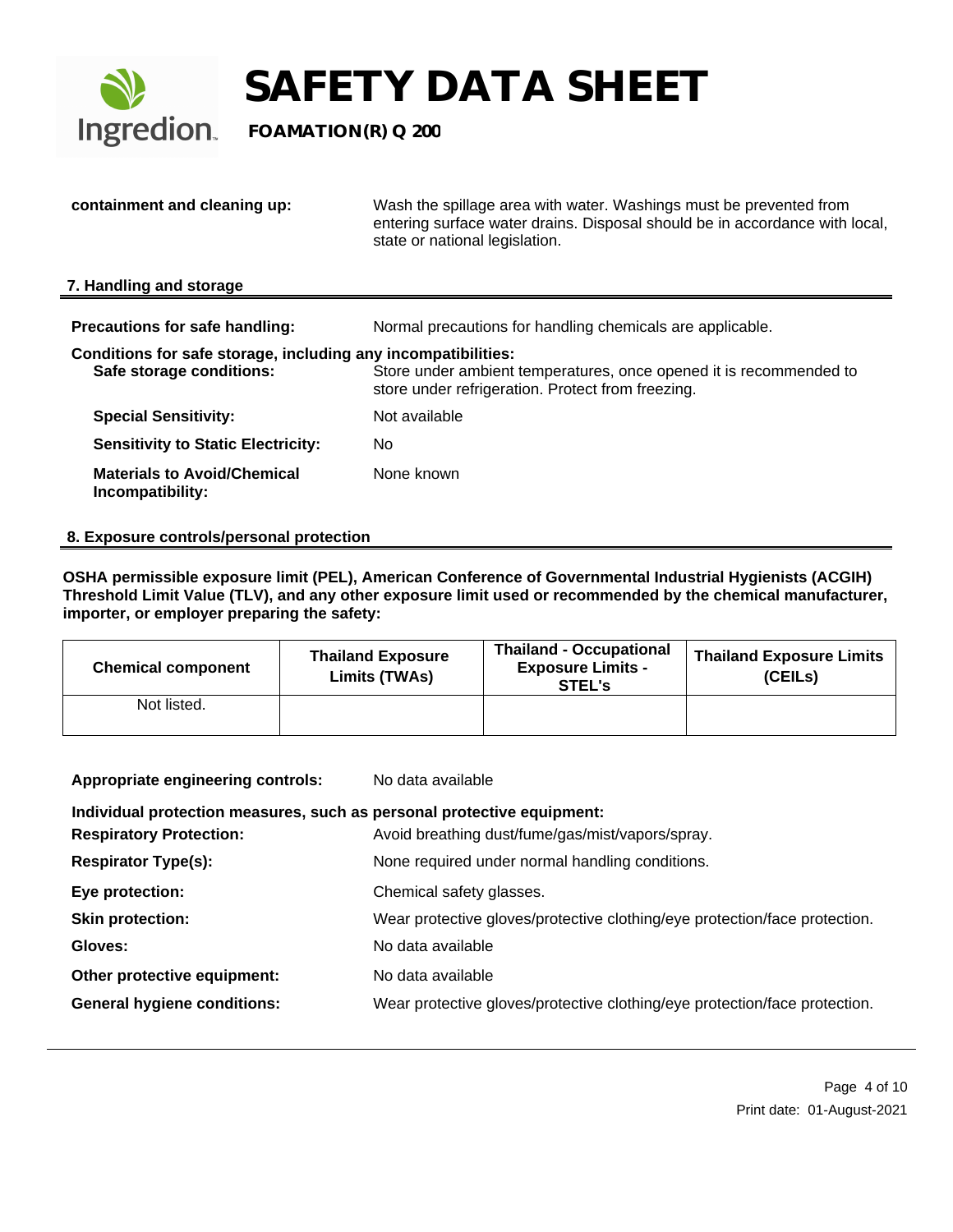

### **9. Physical and chemical properties**

| Appearance (physical state, color etc.):                   |                       |  |
|------------------------------------------------------------|-----------------------|--|
| <b>Physical state:</b>                                     | Liquid                |  |
| Color:                                                     | Dark Brown            |  |
| Odour:                                                     | Sweet                 |  |
| <b>Odor Threshold:</b>                                     | Not available         |  |
| pH:                                                        | Approximately<br>4    |  |
| pH in (1%) Solution:                                       | Not available         |  |
| Melting point/freezing point (°C):                         |                       |  |
| Melting Point (°C):                                        | Not available         |  |
| Freezing point (°C):                                       | No data available     |  |
| Initial boiling point and boiling range<br>$(^{\circ}C)$ : | No data available     |  |
| Flash Point (°C):                                          | No data available     |  |
| <b>Flash Point Method:</b>                                 | Not available         |  |
| <b>Evaporation Rate:</b>                                   | 1 (Water = $1$ )      |  |
| Flammability (solid, gas):<br>Not available                |                       |  |
| Upper/lower flammability or explosive limits:              |                       |  |
| <b>Upper flammability or explosive</b><br>limits:          | Not available         |  |
| Lower flammability or explosive<br>limits:                 | Not available         |  |
| Vapor pressure:                                            | Not available         |  |
| Vapor density:                                             | Not available         |  |
| <b>Relative density:</b>                                   | 1.220                 |  |
| Solubility(ies):                                           | Soluble in water      |  |
| Partition coefficient: n-octanol/water:                    | Not available         |  |
| Auto-ignition temperature (°C):                            | Not Applicable        |  |
| Decomposition temperature (°C):                            | Not available         |  |
| <b>Viscosity:</b>                                          | Not available         |  |
| Heat of decomposition:                                     | Not available         |  |
| <b>Volatiles by weight:</b>                                | 50 %<br>Approximately |  |
| <b>Volatile Organic Chemicals:</b>                         | Not available         |  |
| <b>Molecular formula:</b>                                  | Not available         |  |
| Liquid density:                                            | Not available         |  |
| <b>Bulk Density:</b>                                       | Not available         |  |
|                                                            |                       |  |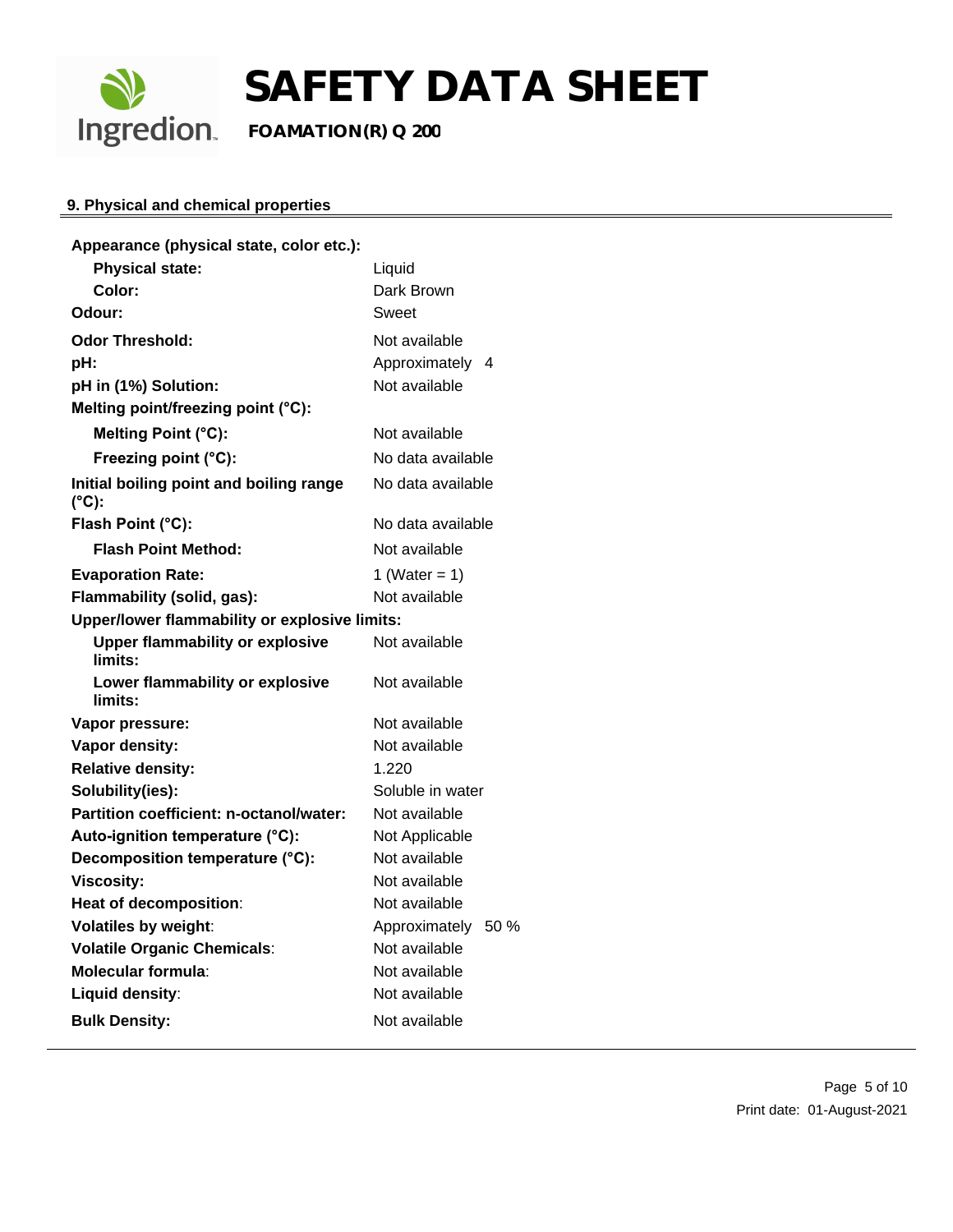

### **10. Stability and reactivity**

| <b>Reactivity:</b>                                                    | Not expected to be reactive                |
|-----------------------------------------------------------------------|--------------------------------------------|
| <b>Chemical stability:</b>                                            | Stable                                     |
| <b>Possibility of hazardous reactions:</b>                            | Hazardous polymerization will not occur.   |
| Conditions to avoid (e.g., static<br>discharge, shock, or vibration): | None known.                                |
| Incompatible materials:                                               | None known                                 |
| <b>Hazardous decomposition products:</b>                              | No hazardous decomposition products known. |

## **11. Toxicological information**

**Description of the various toxicological (health) effects and the available data used to identify those effects:**

| <b>Target Organs Potentially Affected by</b><br>None known.<br><b>Exposure:</b><br><b>Chemical Interactions That Change</b><br>None known.<br>Toxicity:<br>No data available<br>Symptoms related to the physical,<br>chemical and toxicological<br>characteristics:<br>Delayed and immediate effects and also chronic effects from short- and long-term exposure:<br><b>Ingestion Irritation:</b><br>No data available<br>None known.<br><b>Ingestion Toxicity:</b><br><b>Skin Contact:</b><br>Based on available data, the GHS classification criteria are not met. May<br>cause irritation to skin and eyes. Repeated or prolonged skin contact may<br>result in mild irritation.<br><b>Absorption:</b><br>No data available<br><b>Inhalation Irritation:</b><br>No data available<br><b>Inhalation Toxicity:</b><br>May cause respiratory irritation<br><b>Eye Contact:</b><br>Causes serious eye irritation<br><b>Chronic effects:</b><br>None known. | Information on the likely routes of<br>exposure (inhalation, ingestion, skin<br>and eye contact): | No data available |
|-----------------------------------------------------------------------------------------------------------------------------------------------------------------------------------------------------------------------------------------------------------------------------------------------------------------------------------------------------------------------------------------------------------------------------------------------------------------------------------------------------------------------------------------------------------------------------------------------------------------------------------------------------------------------------------------------------------------------------------------------------------------------------------------------------------------------------------------------------------------------------------------------------------------------------------------------------------|---------------------------------------------------------------------------------------------------|-------------------|
|                                                                                                                                                                                                                                                                                                                                                                                                                                                                                                                                                                                                                                                                                                                                                                                                                                                                                                                                                           |                                                                                                   |                   |
|                                                                                                                                                                                                                                                                                                                                                                                                                                                                                                                                                                                                                                                                                                                                                                                                                                                                                                                                                           |                                                                                                   |                   |
|                                                                                                                                                                                                                                                                                                                                                                                                                                                                                                                                                                                                                                                                                                                                                                                                                                                                                                                                                           |                                                                                                   |                   |
|                                                                                                                                                                                                                                                                                                                                                                                                                                                                                                                                                                                                                                                                                                                                                                                                                                                                                                                                                           |                                                                                                   |                   |
|                                                                                                                                                                                                                                                                                                                                                                                                                                                                                                                                                                                                                                                                                                                                                                                                                                                                                                                                                           |                                                                                                   |                   |
|                                                                                                                                                                                                                                                                                                                                                                                                                                                                                                                                                                                                                                                                                                                                                                                                                                                                                                                                                           |                                                                                                   |                   |
|                                                                                                                                                                                                                                                                                                                                                                                                                                                                                                                                                                                                                                                                                                                                                                                                                                                                                                                                                           |                                                                                                   |                   |
|                                                                                                                                                                                                                                                                                                                                                                                                                                                                                                                                                                                                                                                                                                                                                                                                                                                                                                                                                           |                                                                                                   |                   |
|                                                                                                                                                                                                                                                                                                                                                                                                                                                                                                                                                                                                                                                                                                                                                                                                                                                                                                                                                           |                                                                                                   |                   |
|                                                                                                                                                                                                                                                                                                                                                                                                                                                                                                                                                                                                                                                                                                                                                                                                                                                                                                                                                           |                                                                                                   |                   |
|                                                                                                                                                                                                                                                                                                                                                                                                                                                                                                                                                                                                                                                                                                                                                                                                                                                                                                                                                           |                                                                                                   |                   |
|                                                                                                                                                                                                                                                                                                                                                                                                                                                                                                                                                                                                                                                                                                                                                                                                                                                                                                                                                           |                                                                                                   |                   |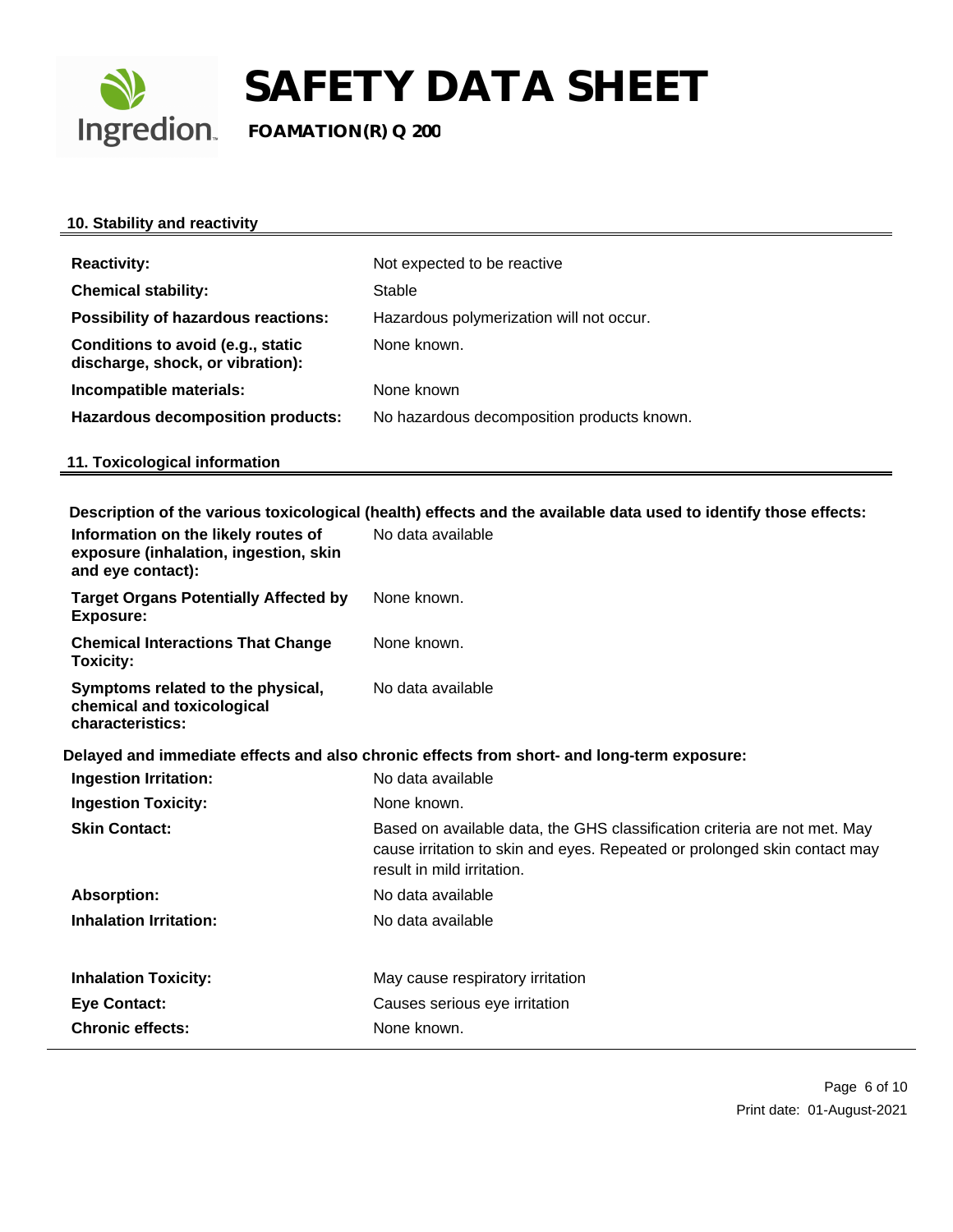

| Inhalation:                                               | No data available                                                                       |
|-----------------------------------------------------------|-----------------------------------------------------------------------------------------|
| <b>Skin Contact:</b>                                      | No data available                                                                       |
| <b>Skin Absorption:</b>                                   | No data available                                                                       |
| Ingestion:                                                | No data available                                                                       |
| <b>Sensitization:</b>                                     | None known.                                                                             |
| <b>Mutagenicity:</b>                                      | Based on available data, the GHS classification criteria are not met.                   |
| <b>Reproductive and Developmental</b><br><b>Toxicity:</b> | Based on available data, the GHS classification criteria are not met.                   |
| <b>Carcinogenicity:</b>                                   | Based on available data, the GHS classification criteria are not met.                   |
| <b>STOT-single exposure:</b>                              | Classification is based on toxicological information of the components in<br>Section 3. |
| <b>STOT-repeated exposure:</b>                            | Not applicable.                                                                         |
| <b>Aspiration hazard:</b>                                 | Based on available data, the GHS classification criteria are not met.                   |

### **Numerical measures of toxicity (such as acute toxicity estimates):**

| <b>Chemical Name</b> | LD50 Oral | <b>LD50 Dermal</b> | <b>LC50 Inhalation</b> |
|----------------------|-----------|--------------------|------------------------|
| No data available    |           |                    |                        |

### **12. Ecological information**

### **Ecotoxicity (aquatic and terrestrial, where available):** Not available

### **Ecological Toxicity Data:**

| <b>Chemical Name</b> | CAS# | <b>Aquatic EC50</b><br><b>Crustacea</b> | <b>Aquatic ERC50</b><br>Alaae | <b>Aquatic LC50 Fish</b> |
|----------------------|------|-----------------------------------------|-------------------------------|--------------------------|
| No data available    |      |                                         |                               |                          |

### **Persistence and degradability:** None known.

None known.

**Bioaccumulative potential:** No data available

**Mobility in soil:** Unknown

**Other adverse effects (such as hazardous to the ozone layer):**

### **13. Disposal considerations**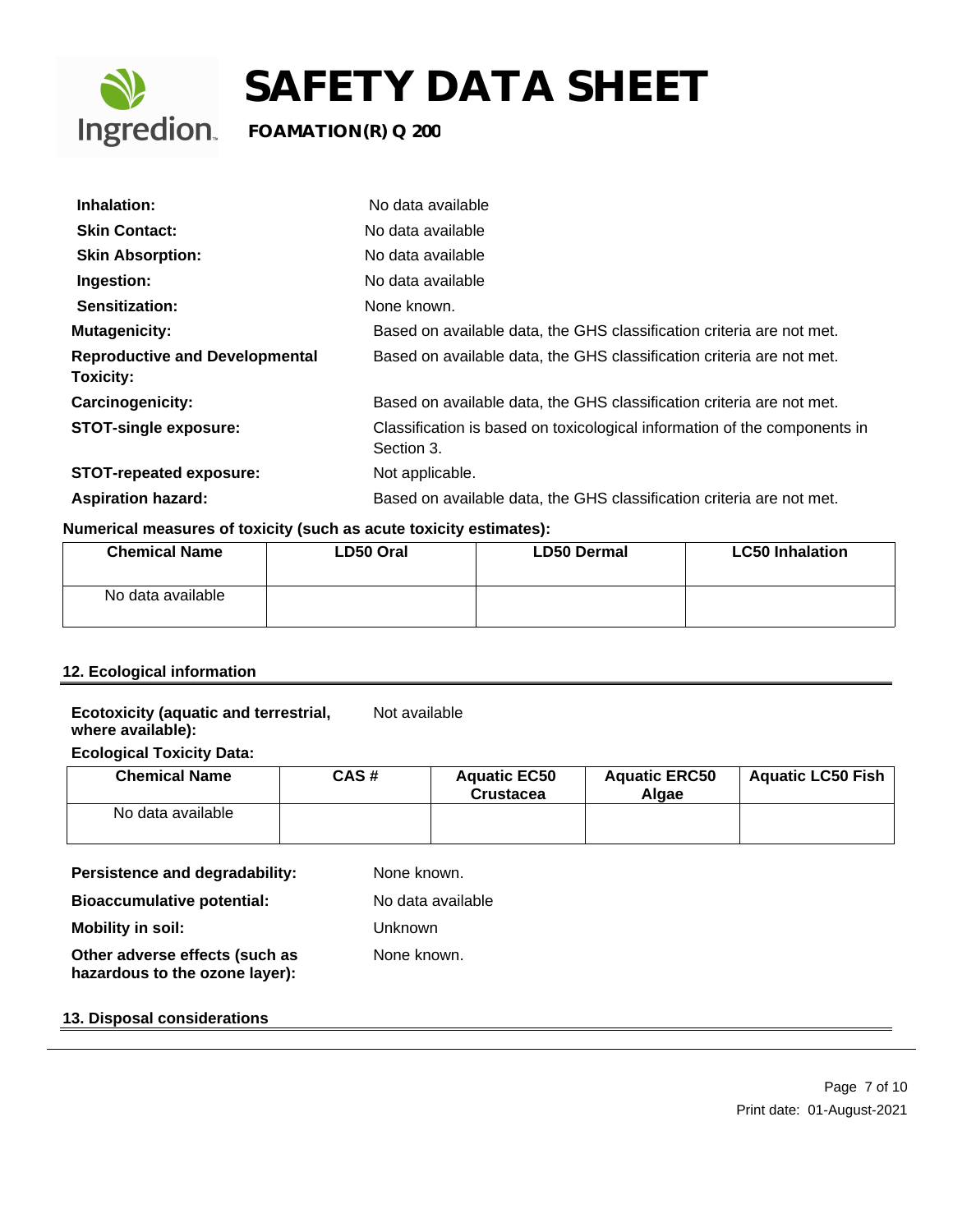

| Description of waste residues and<br>information on their safe handling and<br>methods of disposal, including the<br>disposal of any contaminated<br>packaging:               | Disposal should be in accordance with local, state or national legislation.                                       |
|-------------------------------------------------------------------------------------------------------------------------------------------------------------------------------|-------------------------------------------------------------------------------------------------------------------|
| <b>Empty Container Warnings:</b>                                                                                                                                              | Empty containers may contain product residue; follow SDS and label<br>warnings even after they have been emptied. |
| 14. Transport information                                                                                                                                                     |                                                                                                                   |
|                                                                                                                                                                               |                                                                                                                   |
| Carriage of dangerous goods by road (DOT), rail or inland waterways:                                                                                                          |                                                                                                                   |
| UN number:                                                                                                                                                                    | No data available                                                                                                 |
| <b>UN Proper shipping name:</b>                                                                                                                                               | Not Applicable                                                                                                    |
| Transport hazard class(es):                                                                                                                                                   | Not Applicable                                                                                                    |
| Packing group, if applicable:                                                                                                                                                 | Not Applicable                                                                                                    |
| <b>DOT Basic description:</b>                                                                                                                                                 | No data available                                                                                                 |
| International carriage of dangerous goods by sea (IMDG/IMO):                                                                                                                  |                                                                                                                   |
| <b>UN</b> number:                                                                                                                                                             | No data available                                                                                                 |
| <b>UN Proper shipping name:</b>                                                                                                                                               | Not Applicable                                                                                                    |
| Transport hazard class(es):                                                                                                                                                   | Not Applicable                                                                                                    |
| Packing group, if applicable:                                                                                                                                                 | Not Applicable                                                                                                    |
| International carriage of dangerous goods by air (IATA):                                                                                                                      |                                                                                                                   |
| <b>UN</b> number:                                                                                                                                                             | No data available                                                                                                 |
| <b>UN Proper shipping name:</b>                                                                                                                                               | Not Applicable                                                                                                    |
| Transport hazard class(es):                                                                                                                                                   | Not Applicable                                                                                                    |
| Packing group, if applicable:                                                                                                                                                 | Not Applicable                                                                                                    |
| Environmental hazards (e.g., Marine<br>pollutant (Yes/No)):                                                                                                                   | Not available                                                                                                     |
| <b>Transport in bulk (according to</b><br>Annex II of MARPOL 73/78 and the<br><b>IBC Code):</b>                                                                               | Not available                                                                                                     |
| Special precautions which a user<br>needs to be aware of or needs to<br>comply with in connection with<br>transport or conveyance either within<br>or outside their premises: | Consult IMO regulations before transporting in bulk by ocean.                                                     |

### **15. Regulatory information**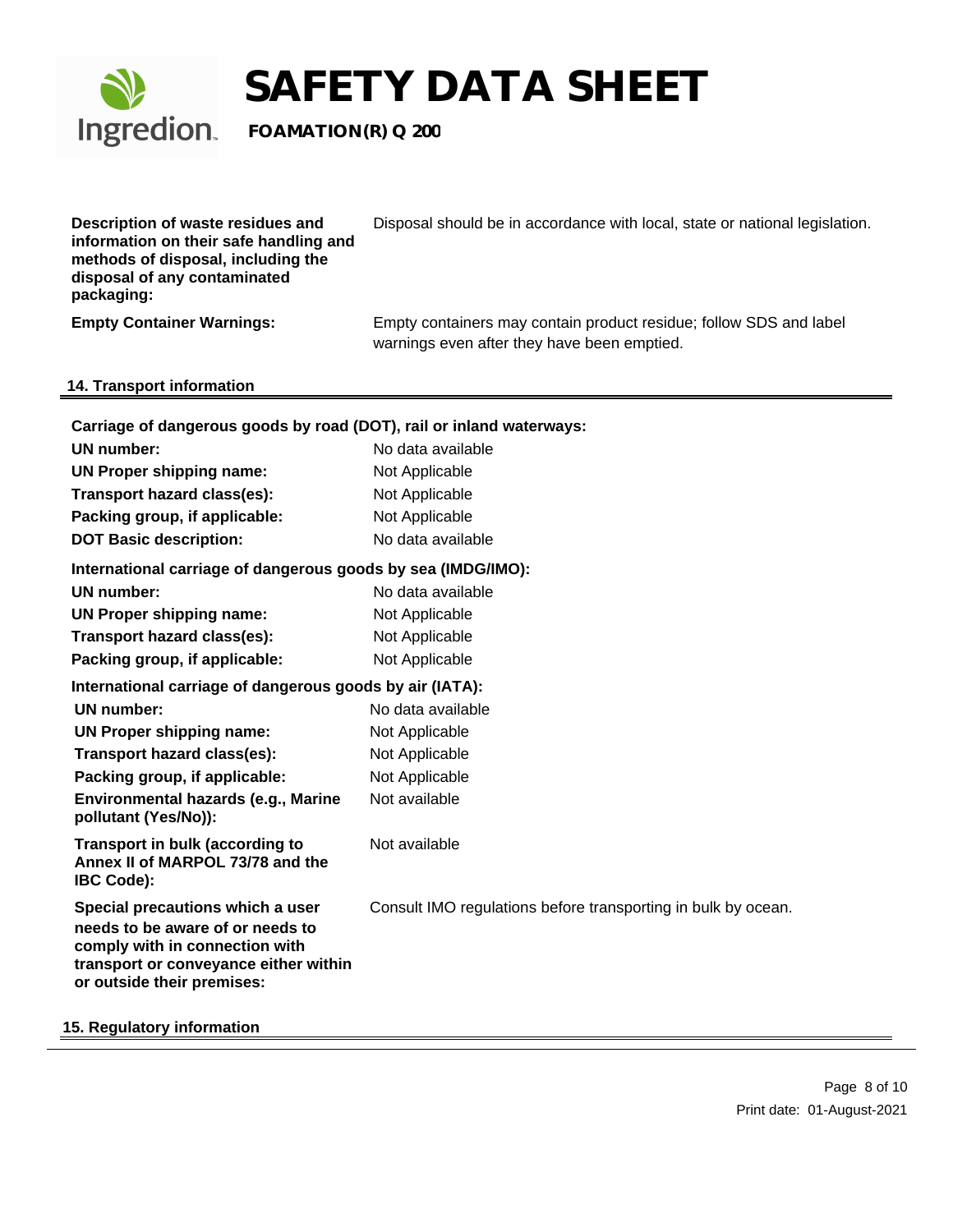

### **Safety, health and environmental regulations specific for the product in question:**

| <b>TSCA</b> | This material is not on the TSCA Inventory. It is excluded under the Food,<br>Drug, and Cosmetic Act. |
|-------------|-------------------------------------------------------------------------------------------------------|
| <b>FDA</b>  | 21 CFR 172.510                                                                                        |
|             | FEMA GRAS number 2973                                                                                 |
|             | 21 CFR 184.1859                                                                                       |
|             |                                                                                                       |

### **Thailand - Hazardous Substance:**

| <b>Chemical Name</b> | CAS# | <b>Hazardous</b><br><b>Substances</b> | <b>Hazardous</b><br>Substances -<br><b>Duties and Civil</b><br><b>Liabilities</b> | <b>Hazardous</b><br>substances - FDA<br>Responsible<br><b>Substances</b> |
|----------------------|------|---------------------------------------|-----------------------------------------------------------------------------------|--------------------------------------------------------------------------|
| No data available    |      |                                       |                                                                                   |                                                                          |

### **16. Other information, including date of preparation or last revision.**

| <b>Revision Date:</b>           | 08-01-2021                                                                                                                                                                                                                                                                                                                                                                                                                                                                                                                   |  |
|---------------------------------|------------------------------------------------------------------------------------------------------------------------------------------------------------------------------------------------------------------------------------------------------------------------------------------------------------------------------------------------------------------------------------------------------------------------------------------------------------------------------------------------------------------------------|--|
| Supercedes:                     | 08-06-2019                                                                                                                                                                                                                                                                                                                                                                                                                                                                                                                   |  |
| <b>Revision Number:</b>         | 2                                                                                                                                                                                                                                                                                                                                                                                                                                                                                                                            |  |
| <b>Reason for revision:</b>     | <b>New</b>                                                                                                                                                                                                                                                                                                                                                                                                                                                                                                                   |  |
| <b>FOR INFORMATION CONTACT:</b> | For product information, contact:<br><b>National Starch LLC</b><br>National Starch Food Innovation<br>Customer Service:<br>1-800-859-8569<br>Technical Service Support: 1-800-743-6343                                                                                                                                                                                                                                                                                                                                       |  |
| <b>Other Info:</b>              | None known.                                                                                                                                                                                                                                                                                                                                                                                                                                                                                                                  |  |
| Disclaimer:                     | The attached data has been compiled from sources which Ingredion<br>Incorporated and the Ingredion group of companies, believe to be<br>dependable and, to our knowledge and belief is accurate. However,<br>Ingredion Incorporated and the Ingredion group of companies cannot make<br>any warranty or representation respecting the accuracy or completeness of<br>the data. We assume no responsibility for any liability or damages relating<br>thereto, or for advising you regarding the protection of your employees, |  |